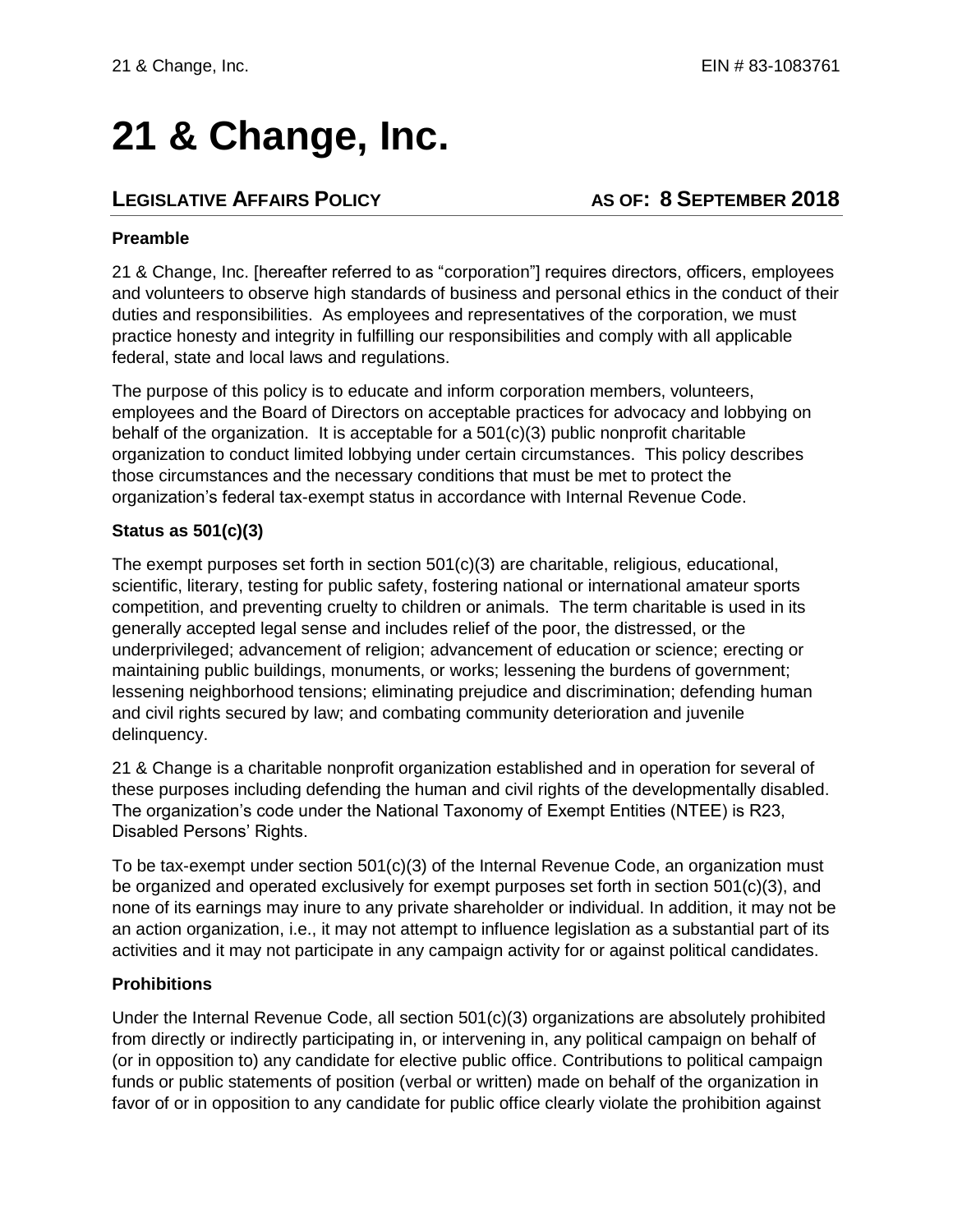political campaign activity. Violating this prohibition may result in denial or revocation of taxexempt status and the imposition of certain excise taxes. 21 & Change will not engage in any of these prohibited practices.

IRS Publication 4221-PC dated July 1, 2009 provides more detailed explanation of activities that could jeopardize our public charity's tax-exempt status.

#### **Advocacy and Lobbying**

Advocacy is generally defined as arguing in favor of a cause or idea concerning issues that affect people every day. There is no limit to the amount of advocacy a nonprofit organization can do. 21 & Change will use advocacy to educate legislators and staff on how certain policy and practices affect our community

Lobbying is generally defined as any attempt to influence a public official or legislation concerning an issue(s). Lobbying can be further broken down into direct lobbying and grass roots lobbying.

Direct lobbying is defined as any attempt by organization members to influence new or existing legislation via communication with a member of the legislative body or other government representative who has influence over the legislation. Grass roots lobbying is defined as asking the general public to contact their legislator regarding a specific issue or mobilizing the public around a legislative issue.

21 & Change will engage in limited direct lobbying activities to support issues important and critical to the Down syndrome community.

#### **Election of 501(h) status**

21 & Change, Inc. was approved by the IRS for the 501(h) election and will use the "expenditure test" standard for limited lobbying in support of public policy issues for the Down syndrome community.

#### **Expenditure Test**

Those charitable organizations that choose the Section 501(h) election must apply the "expenditure test." Under this standard, lobbying only occurs when there is an expenditure of money. It sets forth specific dollar limits, calculated as a percentage of a charity's total exempt purpose expenditures.

These limits are:

- 20% of the first \$500,000 of exempt purpose expenditures, plus
- 15% of the next \$500,000 of exempt purpose expenditures, plus
- 10% of the next \$500,000 of exempt purpose expenditures, plus
- 5% of the remaining exempt purposes expenditures, up to a total cap of \$1 million.

#### **Policy Update**

This policy will be updated or rewritten as required, but no less than every two years.